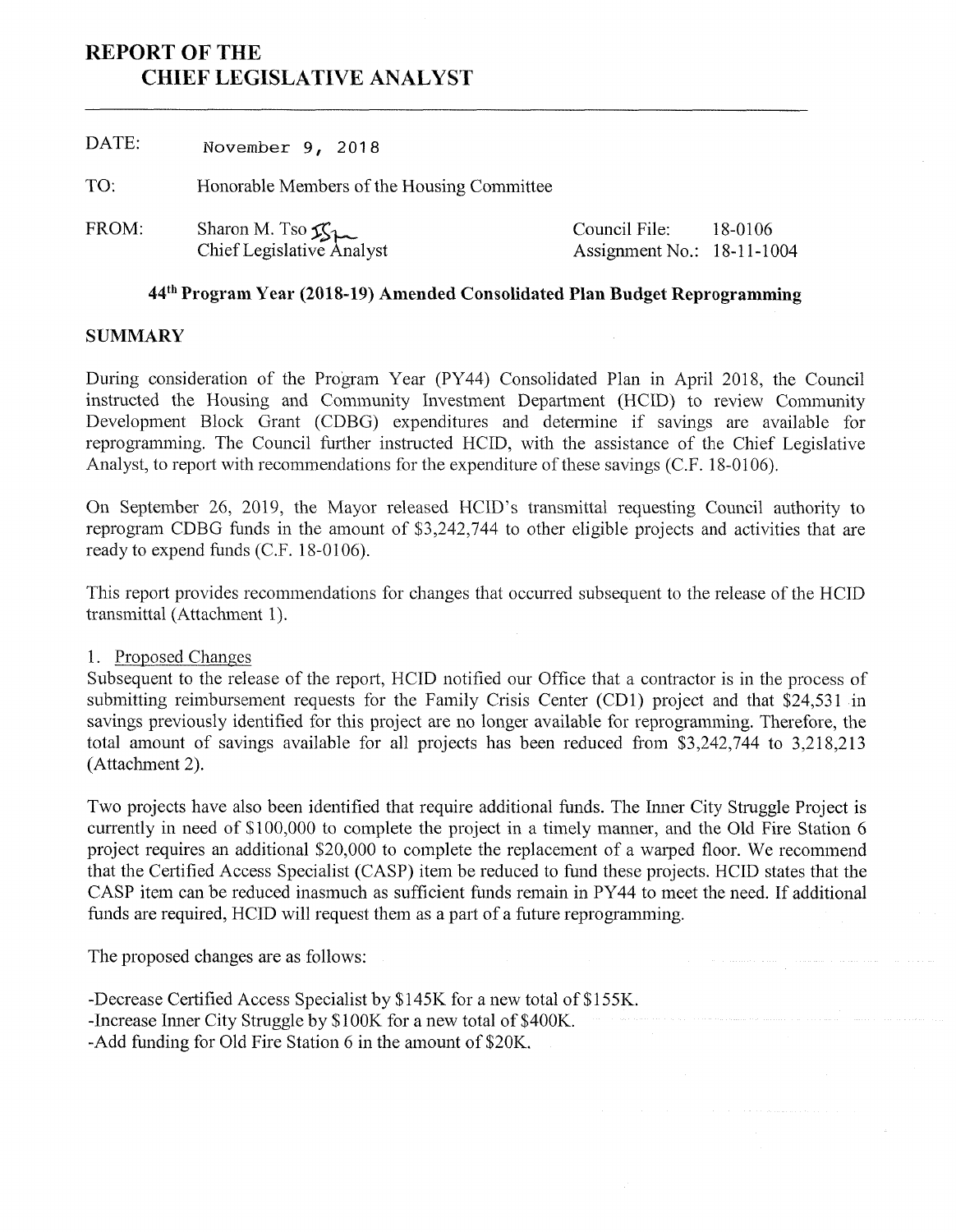Our office will continue to work with HCID to identify savings for other projects with funding needs and will report to Council on recommended funding levels. It is anticipated that a second reprogramming will be conducted in the spring due to the new Program Year start date which changed from April <sup>1</sup> to July 1.

#### 2. Los Angeles Cleantech Incubator

The Los Angeles Cleantech Incubator (LACI) received \$1,789,000 in CDBG funds in the PY44 Con Plan. As part of its consideration of the PY44 Con Plan, the Council instructed LACI to request any additional funding as part of the mid-year reprogramming action. The Council also instructed LACI to report with a budget and a plan for self-sufficiency and diversified funding sources (C.F. 18-0106).

The Mayor requests at this time that \$447,250 in CDBG funds be reprogrammed to LACI to cover April to June 2019 timeframe as a result of new the Program Year. The City has contributed approximately \$6.39 million in CDBG funds to the project from 2012 to 2018. In addition, LACI has been successful in securing approximately \$17.81 million from State, federal, and private funding sources. To ensure that CDBG is available for other priorities citywide, we recommend that LACI be instructed to report with a plan to reduce, and eventually eliminate, CDBG funds allocated to this project beginning in PY46 and in future Program Years thereafter.

#### 3- Rancho Cienega Sports Complex

The Rancho Cienega project was provided \$3,640,432 in CDBG funds in PY40. The project is also funded with Proposition K, CIEP, and Quimby funds. The project is currently in construction and is being implemented by the Department of Public Works, Bureau of Engineering (BOE). The project currently requires approximately \$9 million to complete. To ensure that this project continues to proceed in a timely manner and to limit the General Fund request, we recommend that this project be considered as a priority for funding in PY45.

#### 4. Sun Valiev Lighting

The PY44 Con Plan included an allocation of \$500,000 for the Sun Valley - Wheatland Street Lighting Project. The Council Office has requested that these funds be reprogrammed to the Sun Valley – Jerome Street Lighting project as a result of community input and to ensure timely expenditure of grant funds. This report includes a recommendation to effectuate this change.

#### 5. Controller Instructions

This report includes a recommendation to approve the necessary Controller Instructions to implement the changes in this report (Attachment 3).

#### **FISCAL IMPACT STATEMENT**

These actions will not have a fiscal impact to the General Fund.

### **RECOMMENDATIONS**

That the City Council:

1. Receive and file the Housing and Community Investment Department transmittal dated September 26, 2018, attached to the Council File.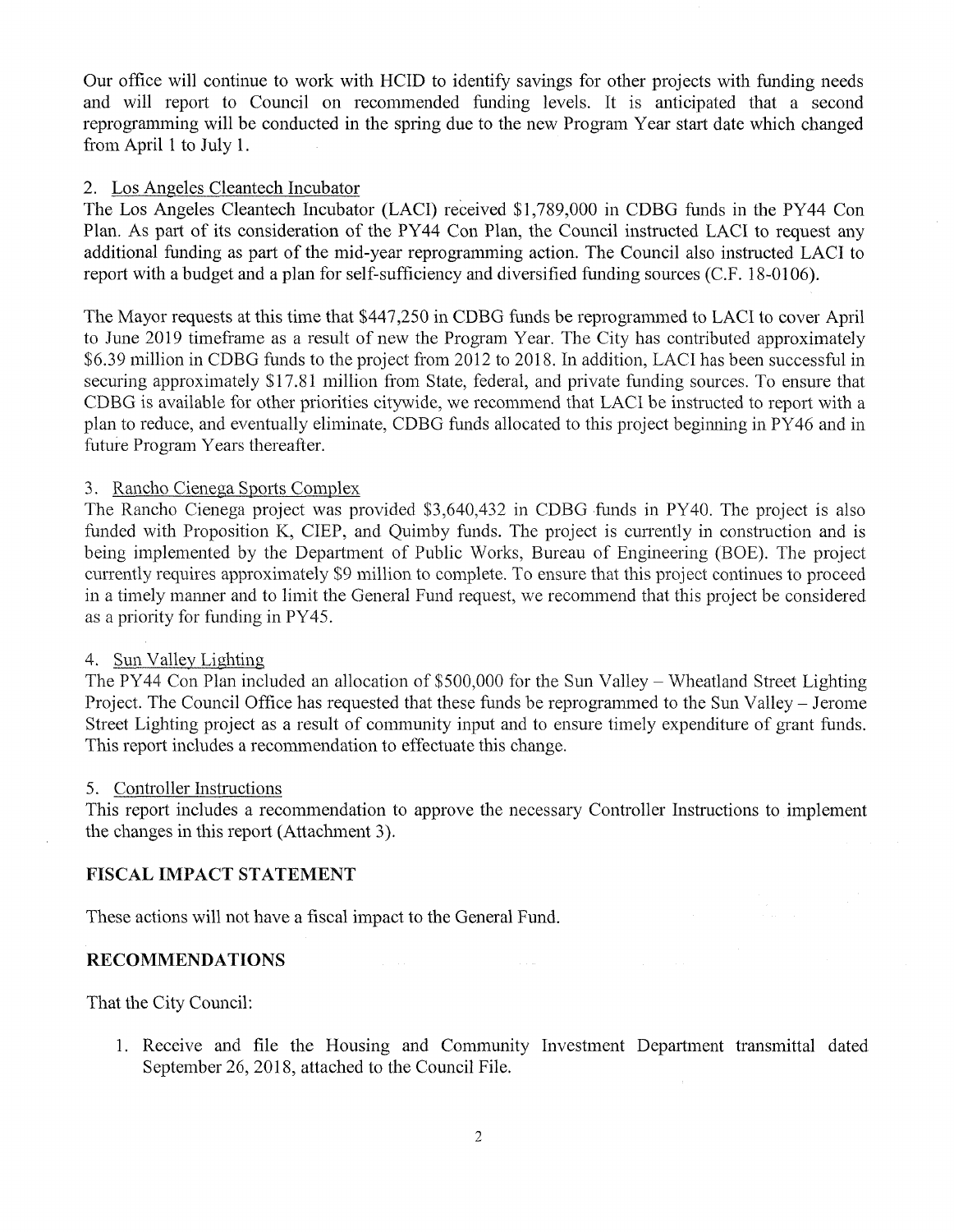- 2. Approve the reprogramming of \$3,218,213 in CDBG funds as a source ofrevenue for the projects identified below for the Program Year (PY) 44 Housing and Community Development Action Plan (Con Plan), as detailed in Attachment 2.
- 3. Approve the projects below as an amendment to the PY 44 Con Plan, as detailed in Attachment 1:

| <b>Activities and Projects</b>             | <b>Amount</b> |
|--------------------------------------------|---------------|
| Aging Services Delivery System<br>1        | \$227,585     |
| Certified Access Specialist (CASp)<br>2    | \$155,478     |
| Coronado (Golden Age) Park<br>3            | \$100,000     |
| Green Meadows Recreation Center<br>4       | \$450,000     |
| <i>InnerCity Struggle</i><br>5.            | \$400,000     |
| 6 Los Angeles Cleantech Incubator          | \$447,250     |
| 7 MacArthur Park Improvements              | \$233,000     |
| 8 North Sepulveda Pedestrian Island        | \$464,000     |
| Old Fire Station 6<br>9.                   | \$20,000      |
| 10 South Park Improvements                 | \$520,900     |
| 11 Van Nuys-Marson Street Lighting Phase 2 | \$200,000     |
| TOTAL:                                     | \$3,218,213   |

- *4.* Approve the Controller Instructions as detailed in Attachment 3.
- 5. Authorize the General Manager of HCID, or designee, to prepare and post for a 30-day public comment period a Substantial Amendment to the PY44 Con Plan listing the revisions and submit the amendment to the United States Department of Housing and Urban Development for approval.
- 6. Authorize the General Manager of HCID, or designee, to prepare Controller's instructions, contract authorities, and any technical adjustments consistent with Mayor and City Council actions related to this matter, subject to the approval of the Chief Legislative Analyst (CLA), and request the Controller to implement these instructions
- 7. Instruct HCID, with the assistance of the CLA, to monitor expenditure rates of CDBG-funded projects and to report to Council with additional reprogramming recommendations, if necessary.
- 8. Instruct the Los Angeles Cleantech Incubator to report to Council with a plan to reduce, and eventually eliminate, its Community Development Block Grant amount starting in PY46 and future Program Years thereafter.
- 9. Instruct HCID to consider the Rancho Cienega Sports Complex Project for additional CDBG funds in the Program Year 45 Consolidated Plan, and to add this project to the CDBG Priority Projects list.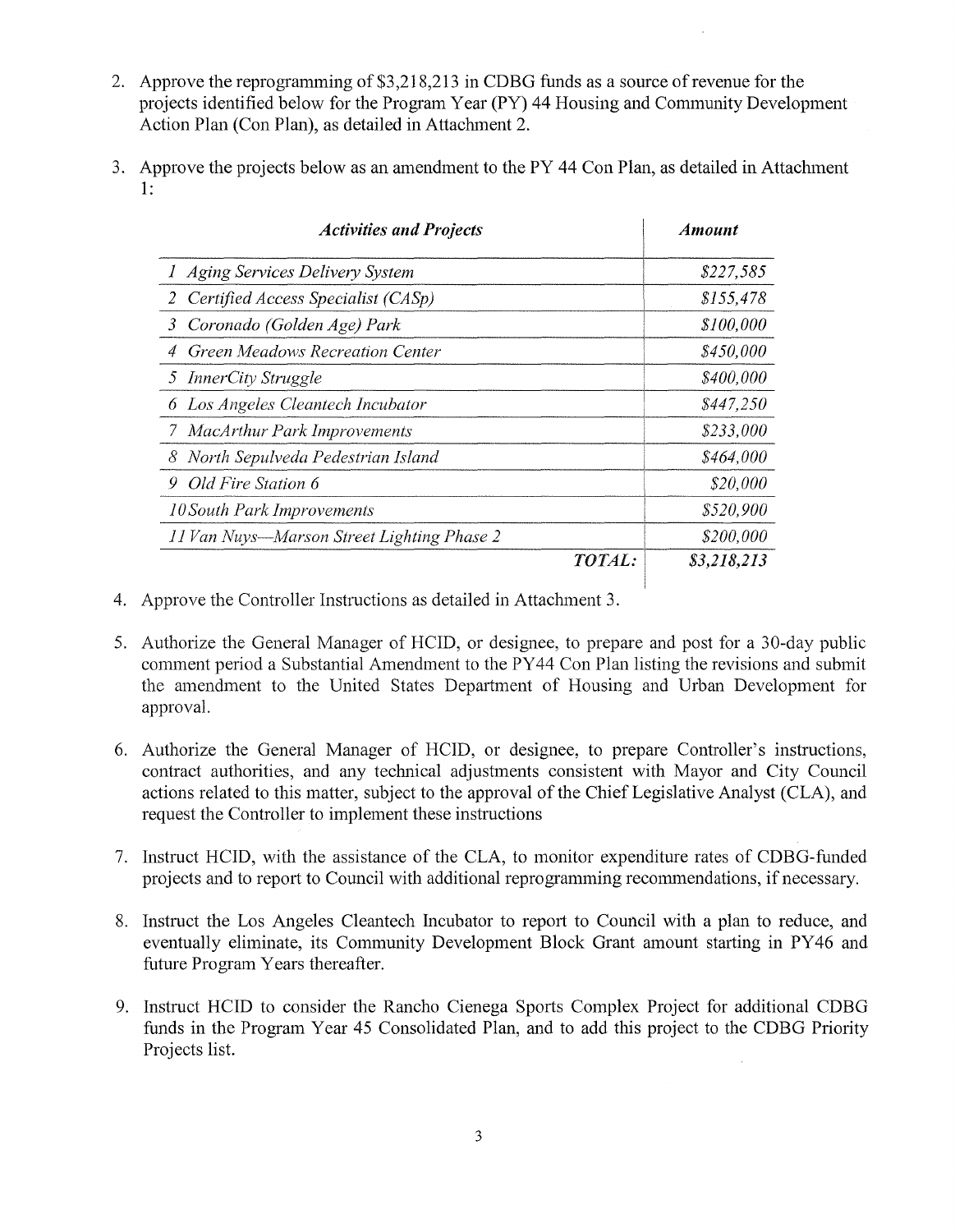10. Authorize HCID to reprogram \$500,000 in PY <sup>44</sup> CDBG funds from the Sun Valley - Wheatland Street Lighting Project to the Sun Valley -Jerome Street Lighting project.

**fll-** *'Rcud/Jl*

Brian M. Randol Analyst

Attachments:

<sup>1</sup> .CDBG Projects Funded List 2. CDBG Funding To Be Reprogrammed 3. Controller Instructions

 $\sim$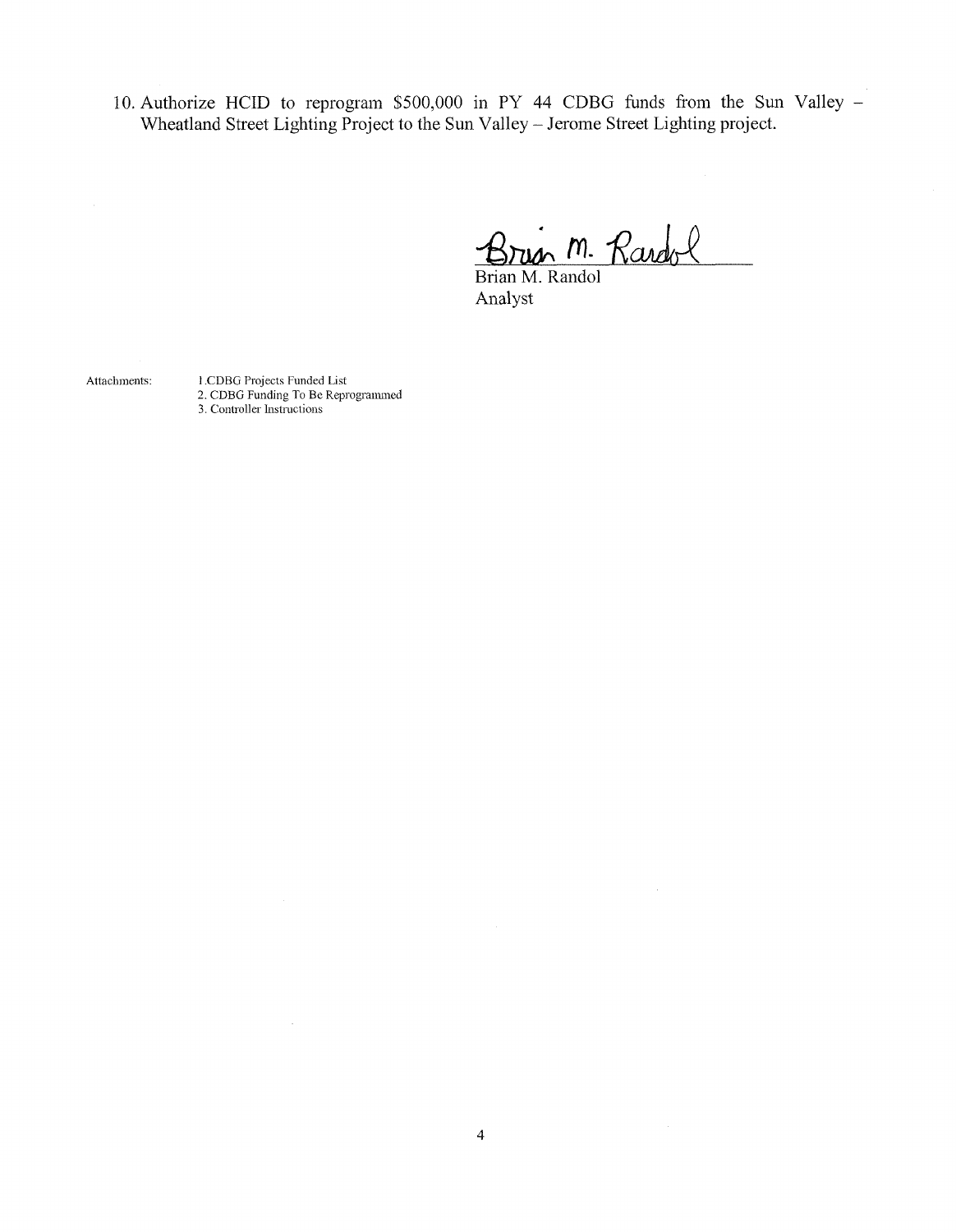# ATTACHMENT <sup>1</sup>

| Row            | <b>Activities and</b><br>Projects                       | <b>City</b><br>Dept.   | Council<br><b>District</b> | Vested or on<br><b>Future</b><br><b>Priority List</b> | Amount -    | <b>Comments</b>                                                                                                                                                                                                                                                                    |
|----------------|---------------------------------------------------------|------------------------|----------------------------|-------------------------------------------------------|-------------|------------------------------------------------------------------------------------------------------------------------------------------------------------------------------------------------------------------------------------------------------------------------------------|
| $\mathbf{1}$   | Aging<br>Services<br>Delivery System                    | Aging                  | Citywide                   | $\overline{\mathsf{V}}$                               | \$227,585   | Additional \$138,750 of CDBG<br>approved 9/12/18 (CF 18-0106) is<br>insufficient for total cost for April-<br>June for delivery system. Dept. uses<br>all of CDBG for April-June, so<br>needs full amount of \$555,000.<br>There is \$300,000 available in<br>Public Services cap. |
| $\overline{2}$ | Certified<br>Access<br>Specialist (CASp)                | <b>HCIDLA</b>          | Citywide                   | $\mathbf{V}$                                          | \$155,478   | General<br>Services'<br>estimate<br>for<br>CASp consultant work on eight<br>City-owned FSC sites is \$500,000.<br>Only have \$200,000 in PY 44 for<br>CASp. Does not cover all funding<br>requested.                                                                               |
| 3              | Coronado (Golden<br>Age) Park                           | <b>HCIDLA</b>          | $\mathbf{1}$               | $\mathbf{V}$                                          | \$100,000   | Bid results show construction cost is<br>higher than amount awarded.                                                                                                                                                                                                               |
| $\overline{4}$ | Meadows<br>Green<br><b>Recreation Center</b>            | $\&$<br>Rec<br>Parks   | $\mathbf Q$                | $\overline{V}$                                        | \$450,000   | additional<br>Needs<br>funding<br>for<br>subsequent phases.<br>On Rec &<br>Parks' priority list (June 2018).                                                                                                                                                                       |
| $\mathsf{S}$   | InnerCity Struggle                                      | <b>HCIDLA</b>          | 14                         | V, P                                                  | \$400,000   | Bid results show construction cost is<br>higher than amount awarded,                                                                                                                                                                                                               |
| 6              | Los<br>Angeles<br>Cleantech Incubator                   | <b>EWDD</b>            | Citywide                   | $\mathbf V$                                           | \$447,250   | Equals 25% of PY 44 contract to<br>cover April-June 2019. See attached<br>budget and sustainability plan<br>requested by Council and the<br>Housing Committee.                                                                                                                     |
|                | MacArthur<br>Park<br>Improvements                       | $\&$<br>Rec<br>Parks   | $\mathbf{1}$               | $\mathbf{P}$                                          | \$233,000   | Requested in 8/22/18<br>Housing<br>Committee Report.                                                                                                                                                                                                                               |
| 8              | North<br>Sepulveda<br>Pedestrian Island                 | PW-<br>Sanitation      | 6                          | $\mathbf{P}$                                          | \$464,000   | Additional \$138,000<br>of CDBG<br>approved 9/12/18 (CF 18-0106) is<br>sufficient for<br>total<br>not<br>cost.<br>Sanitation<br>additional<br>requested<br>\$464,000.                                                                                                              |
| 9              | Old Fire Station 6                                      | <b>HCIDLA</b><br>(GSD) | 1                          | $\overline{\mathsf{V}}$                               | \$20,000    | Additional<br>funding<br>needed<br>$\mathbf{t}$<br>complete flooring<br>on project.<br>Warped floor needs to be replaced<br>before carpeting can be installed.                                                                                                                     |
| 10             | South<br>Park<br>Improvements                           | Rec<br>&<br>Parks      | 9                          | V, P                                                  | \$520,900   | On Rec & Parks' priority list (June<br>2018) with updated amount, for<br>baseball field phase. Does not cover<br>all funding requested.                                                                                                                                            |
| $11\,$         | Van Nuys-Marson<br><b>Street</b><br>Lighting<br>Phase 2 | PW-St.<br>Lighting     | 6                          | $\mathbf{V}$                                          | \$200,000   | Requested \$200,000<br>$t_0$<br>expand<br>current project.                                                                                                                                                                                                                         |
|                | <b>Total</b>                                            |                        |                            |                                                       | \$3,218,213 |                                                                                                                                                                                                                                                                                    |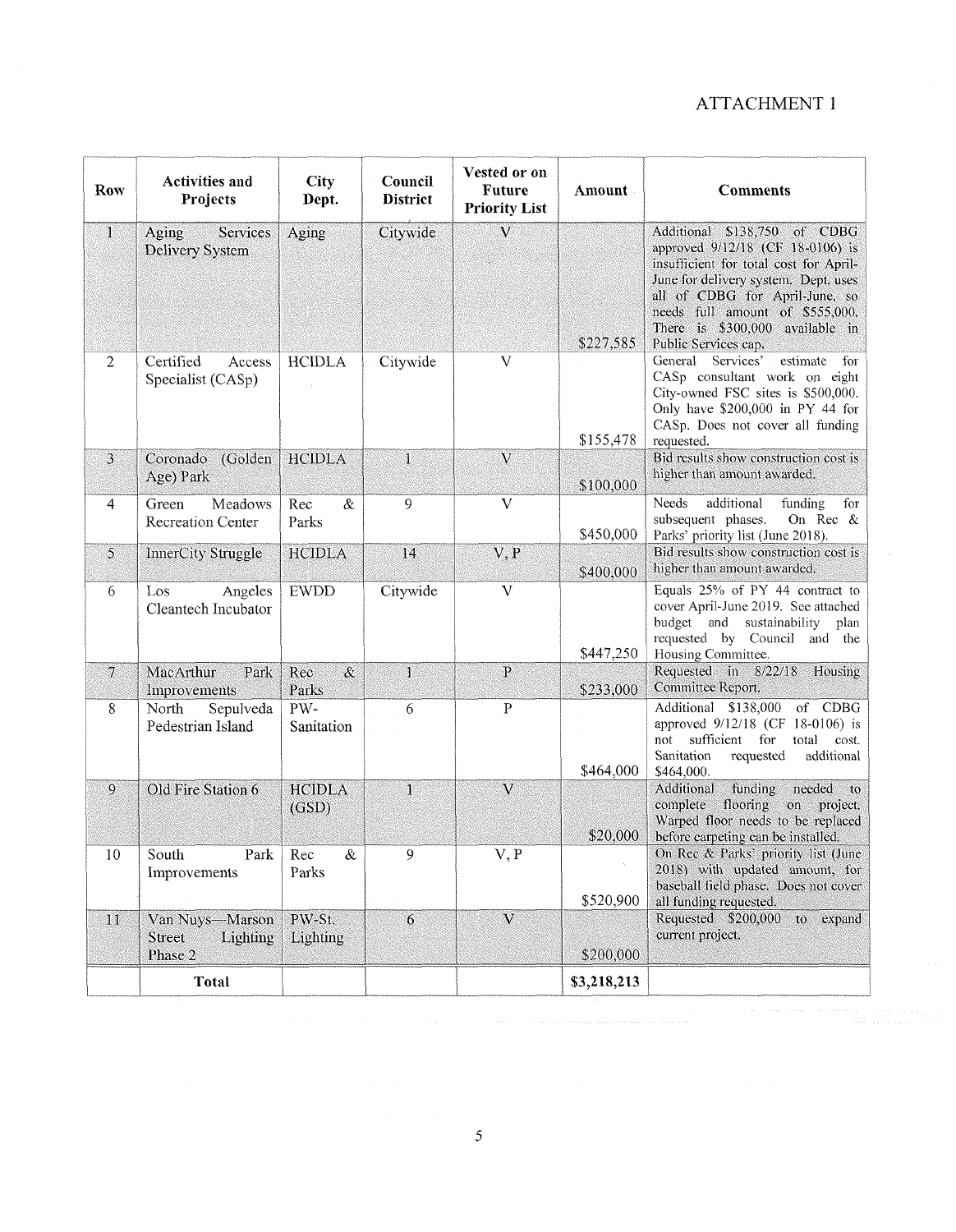## Program Year 44 Action Plan (2018-19) **ATTACHMENT 2** CDBG Funding to be Reprogrammed

| Program<br>Council |                       |                 |                    |                                                                          |                |
|--------------------|-----------------------|-----------------|--------------------|--------------------------------------------------------------------------|----------------|
| Year               | Dept.                 | <b>District</b> | <b>FMS Acct.</b>   | <b>Project Title</b>                                                     | Reprogrammed   |
| 33                 | <b>HCIDLA-ND</b>      | $\mathbf{1}$    | 22C446             | <b>CASAS ALICIA RESTORATION PROJECT</b>                                  | \$2,672.71     |
| 35                 | <b>HCIDLA-ND</b>      | 14              | 22F428             | BRING BACK BROADWAY STREETSCAPE                                          | \$6,338.57     |
| 37                 | <b>HCIDLA-ND</b>      | $\overline{9}$  | 22H530             | 4255 S Olive St. aka JUNIPERO SERRA LIBRARY                              | \$5,479.26     |
| 38                 | <b>EWDD</b>           | <b>CW</b>       | 22H122             | CDD - STAFF Return of Funds Reversion<br>Worksheet                       | \$616.74       |
| 39                 | <b>HCIDLA</b>         | <b>CW</b>       | 43K143             | HCIDLA ADM AND PROGRAM DELIVERY                                          | \$2.51         |
| 39                 | <b>HCIDLA-ND</b>      | 1               | 43P140             | <b>CCNP BIXEL STREET RENOVATION</b>                                      | \$34,991.55    |
| 39                 | <b>PW-ST LIGHTING</b> |                 | 43M184             | NEIGHBORHOOD IMPROVEMENT FUND--                                          | \$14.92        |
|                    |                       | $\mathbf{1}$    |                    | <b>GLASSELL PARK TRANSIT PAVILION</b>                                    |                |
| 39                 | PW-ST LIGHTING        | 1               | 43N184             | NEIGHBORHOOD IMPROVEMENT FUND--<br><b>GLASSELL PARK TRANSIT PAVILION</b> | \$17,169.49    |
| 39                 | <b>PW-ST LIGHTING</b> |                 | 43P184             | NEIGHBORHOOD IMPROVEMENT FUND--                                          | \$46,516.87    |
|                    |                       | $\mathbf{1}$    |                    | <b>GLASSELL PARK TRANSIT PAVILION</b>                                    |                |
| 39                 | <b>PW-ST LIGHTING</b> | 1               | 43P184             | NEIGHBORHOOD IMPROVEMENT FUND--<br>HOOVER STREET UNION AVE               | \$7,491.39     |
| 40                 | <b>HCIDLA</b>         | $\mathsf{cw}$   | 43L143             | HCIDLA ADM AND PROGRAM DELIVERY                                          | \$2,867.89     |
| 40                 | <b>HCIDLA-ND</b>      | 15              | 43N140             | <b>BRADLEY MILKEN FSC RENOVATION</b>                                     | \$2,100.78     |
| 40                 | LAHSA                 | CW              | 43L381             | LAHSA SPECIAL ECONOMIC DEVELOPMENT -<br><b>Return of Grant Funds</b>     | \$2,483.00     |
| 41                 | <b>HCIDLA-ND</b>      | 15              | 43N140             | NEIGHBORHOOD IMPROVEMENT FUND--<br><b>WILMINGTON LEARNING ANNEX</b>      | \$62.26        |
| 41                 | <b>HCIDLA-ND</b>      | 15              | 43P140             | NEIGHBORHOOD IMPROVEMENT FUND--<br><b>WILMINGTON LEARNING ANNEX</b>      | \$528.00       |
| 41                 | <b>HCIDLA-ND</b>      | CW.             | 43M531             | NEIGHBORHOOD IMPROVEMENT FUND                                            | \$32.66        |
| 41                 | <b>PW-Engineering</b> | 9               | 43M178             | CD 9 SIDEWALK REPAIR PROGRAM                                             | \$21,335.17    |
| 42                 | <b>HCIDLA</b>         | CW              | 43N143             | HCIDLA ADM AND PROGRAM DELIVERY                                          | \$475,282.46   |
| 42                 | <b>HCIDLA-HDB</b>     | $\mathsf{cw}$   | 43N588             | SINGLE FAMILY REHAB - HANDYWORKER                                        | \$3,261.00     |
| 42                 | <b>PW-ST LIGHTING</b> | 13              | 43N184             | ELYSIAN VALLEY LIGHTING PROJECT - PHASE IV                               | \$2.96         |
| 43                 | <b>AGING</b>          | CW              | 43P102             | <b>AGING ADM</b>                                                         | \$4,752.30     |
| 43                 | <b>AGING</b>          | <b>CW</b>       | 43P420             | AGING DELIVERY SYSTEM                                                    | \$68,832.00    |
| 43                 | <b>CITY ATTORNEY</b>  |                 | 43N112             | CITY ATTORNEY RESIDENTIAL ENFORCEMENT                                    | \$27,173.98    |
|                    |                       | CW              |                    | (CARE) (FORMERLY PACE)                                                   |                |
| 43                 | <b>CITY ATTORNEY</b>  | <b>CW</b>       | 43N112             | <b>CITY ATTORNEY TARP</b>                                                | \$73,117.01    |
| 43                 | <b>CITY ATTORNEY</b>  |                 | 43N299             | CITY ATTORNEY RESIDENTIAL ENFORCEMENT                                    | \$5,976.40     |
|                    |                       | <b>CW</b>       |                    | (CARE) (FORMERLY PACE)                                                   |                |
| 43                 | <b>CITY ATTORNEY</b>  | <b>CW</b>       | 43N299             | <b>CITY ATTORNEY TARP</b>                                                | \$13,252.70    |
| 43                 | <b>CITY ATTORNEY</b>  | <b>CW</b>       | 43P299             | CITY ATTORNEY RESIDENTIAL ENFORCEMENT<br>(CARE) (FORMERLY PACE)          | \$11,595.66    |
| 43                 | <b>CITY ATTORNEY</b>  | <b>CW</b>       | 43P299             | <b>CITY ATTORNEY TARP</b>                                                | \$14,689.36    |
| 43                 | <b>CITY ATTORNEY</b>  |                 | 43P112             | CITY ATTORNEY RESIDENTIAL ENFORCEMENT                                    | \$21,879.19    |
|                    |                       | <b>CW</b>       |                    | (CARE) (FORMERLY PACE)                                                   |                |
| 43                 | <b>CITY ATTORNEY</b>  | <b>CW</b>       | 43P112             | <b>CITY ATTORNEY TARP</b>                                                | \$21,202.74    |
| 43                 | <b>HCIDLA</b>         | $\mathsf{cw}$   | 43P143/43P132/P168 | HCIDLA ADM AND PROGRAM DELIVERY                                          | \$1,400,016.13 |
| 43                 | <b>HCIDLA-HDB</b>     | <b>CW</b>       | 43P281             | LEAD HAZARD REMEDIATION                                                  | \$725.49       |
| 43                 | <b>HCIDLA-HDB</b>     | <b>CW</b>       | 43P588             | SINGLE FAMILY REHAB - HANDYWORKER                                        | \$135,061.71   |
| 43                 | PW-Engineering        | 1               | 43P140             | <b>GLASSELL PARK TRANSIT PAVILION</b>                                    | \$143,350.91   |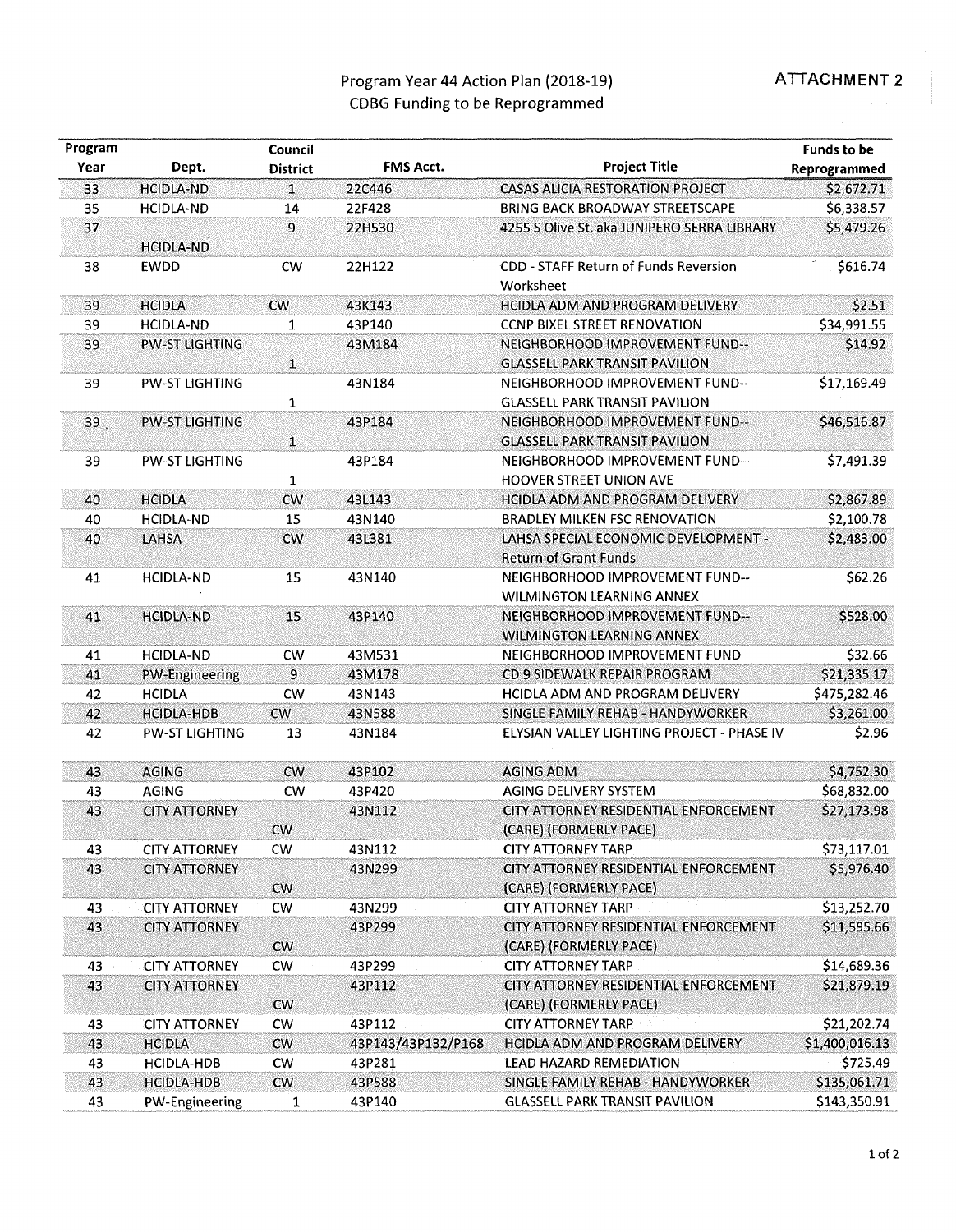# Program Year 44 Action Plan (2018-19) CDBG Funding to be Reprogrammed

| Program            |             | <b>Council</b>  |                  |                                                           | <b>Funds to be</b> |
|--------------------|-------------|-----------------|------------------|-----------------------------------------------------------|--------------------|
| Year               | Dept.       | <b>District</b> | <b>FMS Acct.</b> | <b>Project Title</b>                                      | Reprogrammed       |
| 43                 | Rec & Parks |                 | 43P428           | ALPINE RECREATIONAL CENTER (PHASE 1)                      | \$295,348.15       |
| 43                 | Rec & Parks |                 | 43P636           | Alpine Recreational Center Playground                     | \$247,468.82       |
| 43                 | Rec & Parks | 8.              | 43P637           | <b>Curtis Roland Park Playground (name)</b><br>corrected) | \$104,520.31       |
| <b>Grand Total</b> |             |                 |                  |                                                           | \$3,218,213.05     |

 $\mathcal{E}^{\mathcal{E}} = \mathcal{E}$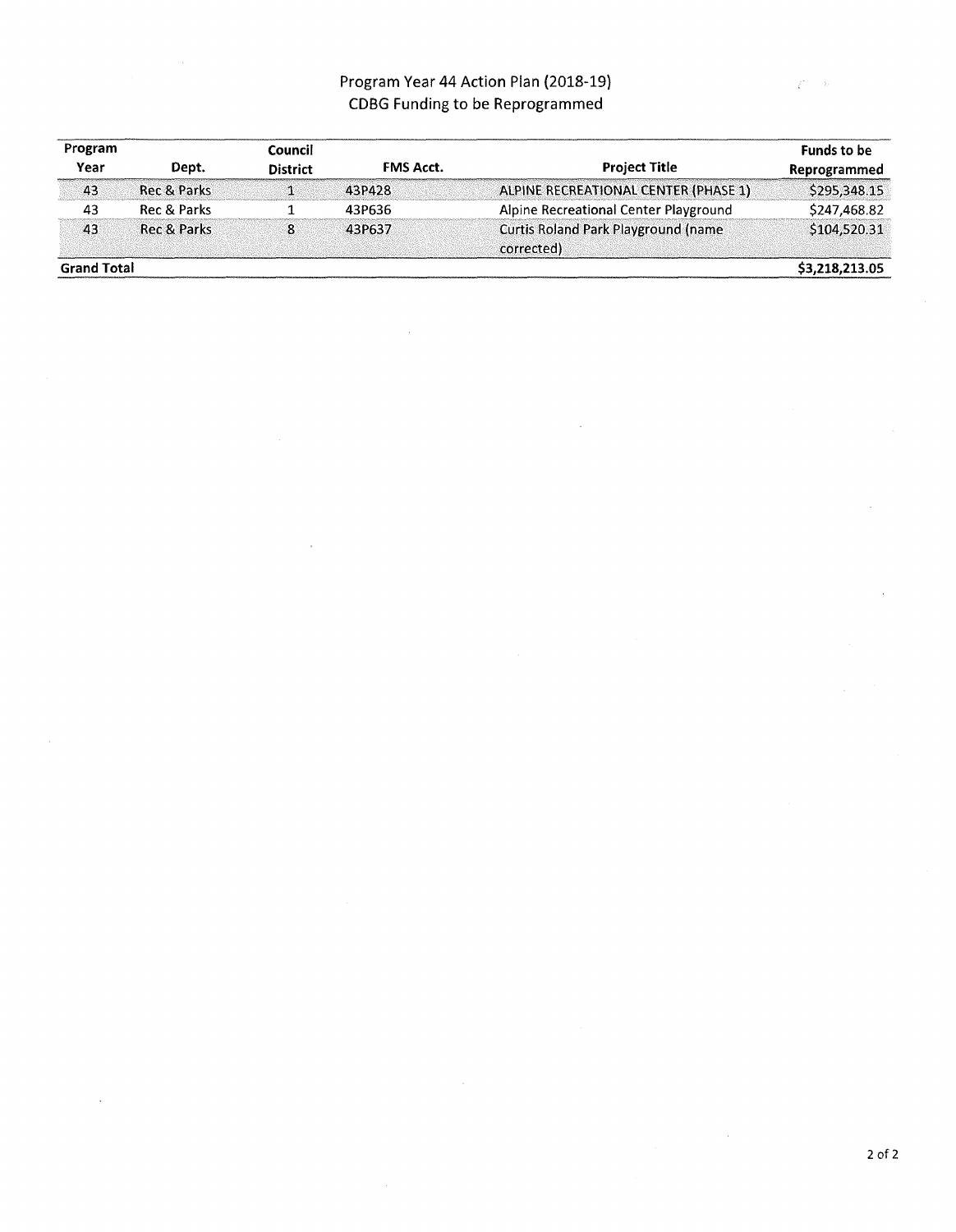#### **44th Program Year Action Plan (2018-19) CONTROLLER INSTRUCTIONS**

- 1) Authorize the Controller to:
	- a) Establish new accounts and/or increase appropriations within the Community Development Trust Fund No. 424 as follows:

| Account | <b>Title</b>                      | Amount |              |
|---------|-----------------------------------|--------|--------------|
| 43R248  | Clean Tech Incubator              | \$     | 447,250.00   |
| 43R420  | Aging Delivery System             | \$     | 227,585.00   |
| 43R464  | Old Fire Station 6                | \$     | 20,000.00    |
| 43R522  | South Park Improvements           | \$     | 520,900.00   |
| 43R662  | Certified Access Specialist       | S      | 155,478.00   |
| 43R673  | North Sepulveda Pedistrian Island | \$     | 464,000.00   |
| 43R709  | Inner City Struggle               | \$     | 400,000.00   |
| 43R771  | MacArthur Park Improvements       | \$     | 233,000.00   |
| 43R772  | Van Nuys-Marson Street Lighting   | \$     | 200,000.00   |
| 43R773  | Green Meadows Recreation Center   | \$     | 450,000.00   |
| 43R774  | Coronado (Golden Age) Park        | \$     | 100,000.00   |
|         | <b>Total</b>                      | S      | 3,218,213.00 |

b) Decrease accounts within the Community Development Trust Fund No. 424 as follows:

| Account | <b>Title</b>                              | Amount       |            |
|---------|-------------------------------------------|--------------|------------|
| 22C446  | Casa Alicia Restoration                   | \$           | 2,672.71   |
| 22F428  | <b>Broadway Streetscape</b>               | \$           | 6,338.57   |
| 22H122  | <b>Community Development Department</b>   | \$           | 616.74     |
| 22H530  | 4255 Olive Street                         | \$           | 5,479.26   |
| 43K143  | Housing and Community Investment          | \$           | 2.51       |
| 43L143  | Housing and Community Investment          | \$           | 2,867.89   |
| 43L381  | <b>LAHSA Special Economic Development</b> | \$           | 2,483.00   |
| 43M178  | Public Works Engineering                  | \$           | 21,335.17  |
| 43M184  | Public Works Street Lighting              | \$           | 14.92      |
| 43M531  | Neighborhood Improvement Fund             | \$           | 32.66      |
| 43N112  | City Attorney                             | $\mathbf S$  | 100,290.99 |
| 43N143  | Housing and Community Investment          | $\mathbb{S}$ | 475,282.46 |
| 43N184  | Public Works Street Lighting              | \$           | 17,172.45  |
| 43N299  | <b>Related Costs</b>                      | \$           | 19,229.10  |
| 43N588  | Handyworker                               | S            | 3,261.00   |

| Account | <b>Title</b> | Amount |
|---------|--------------|--------|
|         |              |        |